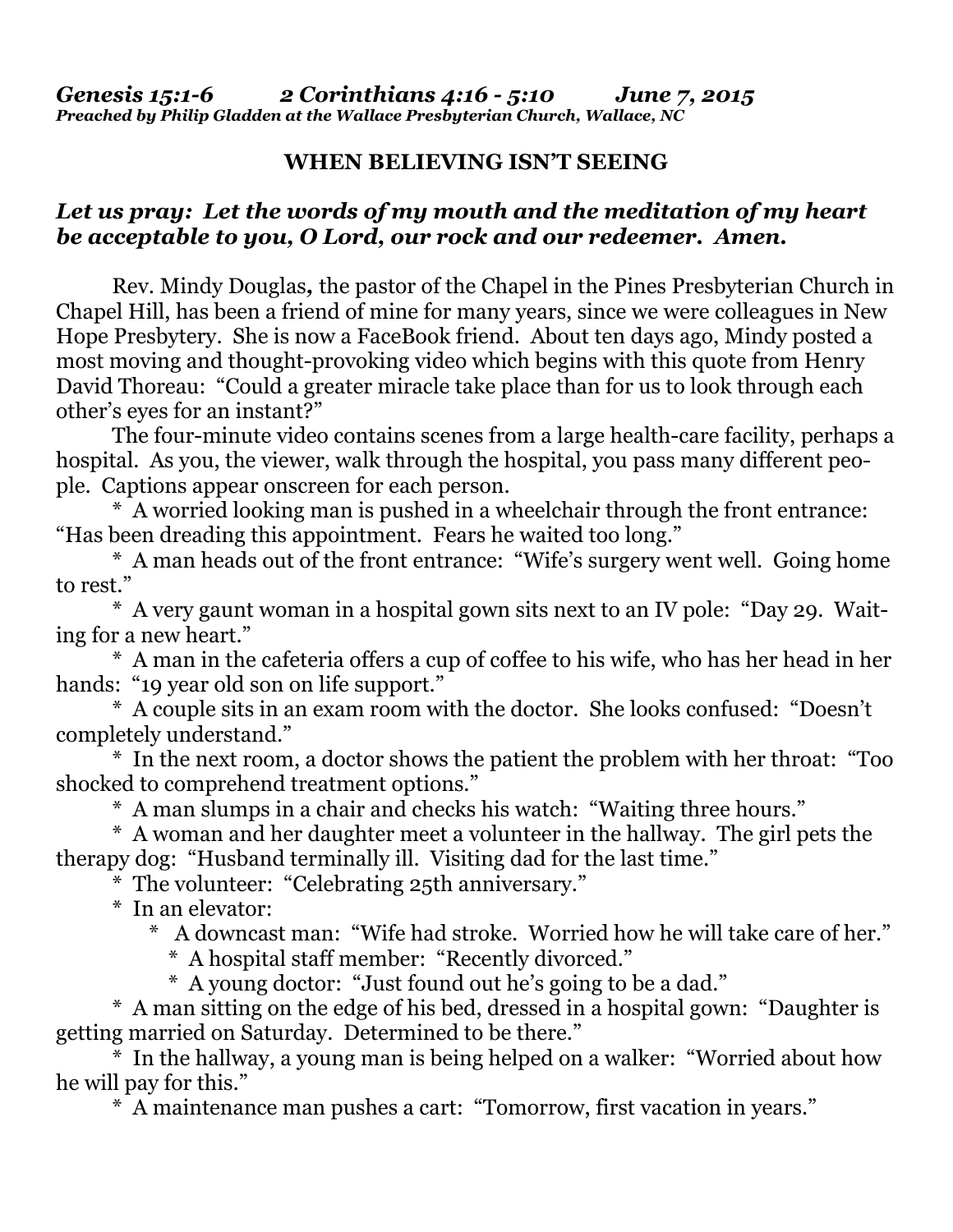\* An unconscious man with an oxygen mask lies in bed: "7000 miles from home."

\* A nurse tends to a patient in the next bed: "Nearing the end of a 12 hour shift."

\* One doctor greeting another doctor in the hallway: "7 years cancer free."

 \* A mom in the NICU, reaching through the opening in the incubator and letting her daughter's tiny hand grasp her finger: "Hoping to hold her today."

 \* A woman in a gown sits in a waiting area: "They saw 'something' on her mammogram."

 \* Two women leave a patient's room, one puts her head on the other woman's shoulder: "Just signed DNR."

 \* A woman volunteer smiles, waves, and puts a sticker on a little girl in a wheelchair: "Always wanted a child of her own."

\* A little boy skips down the hall in front of his father: "Ears all better! Finally!"

 \* A young man in a neck brace walks slowly on crutches: "Car accident 6 months ago. Pain won't go away."

\* On the up escalator:

\* First man: "Tumor was benign."

\* Second man (nervously tapping the rail): "Tumor was malignant."

 These words appear at the end of the video: "If you could stand in someone else's shoes. Hear what they hear. See what they see. Feel what they feel. Would you treat them differently?"

 Mindy's comment on her FaceBook timeline: "This is very similar to what I experience every Sunday as I look out at the congregation."

 I have the same experience every Sunday as Mindy. When I come into the sanctuary and look out at you, I think about all we've been through together. I think about the tears — tears of joy at a wedding or baptism; tears of sorrow at the graveside or in the hospital; tears of regret in a private visit at home or in my study. I think about the laughter and celebrations — laughter around the tables at a covered dish luncheon or at handbell practice; celebrating our young people's accomplishments or sharing the joy of good news from the doctor. I think about challenges we have faced together in our individual lives and in our life together as a community of faith. Week in and week out, that's the context for my worship of God here in this sanctuary. We worship God together, in the midst of all of life's ups and downs, joys and sorrows, celebrations and regrets.

 Here we are again this morning, gathered and called to worship the God of life and resurrection, the God of abundance and generosity, the God of grace and mercy, the God of yesterday, today, and tomorrow. Zach led us in our Opening Sentences, which ended with these words, "Trusting in your goodness and love, we face the future. We walk by faith, not by sight." How did you hear those words? How did you *say*  those words? Were they a strong affirmation of faith for you? Did they express a deep longing in your life? Did they sound like a pipe dream? In light of what might be going on in your life today, were you even able to say to God, "We walk by faith, not by sight"?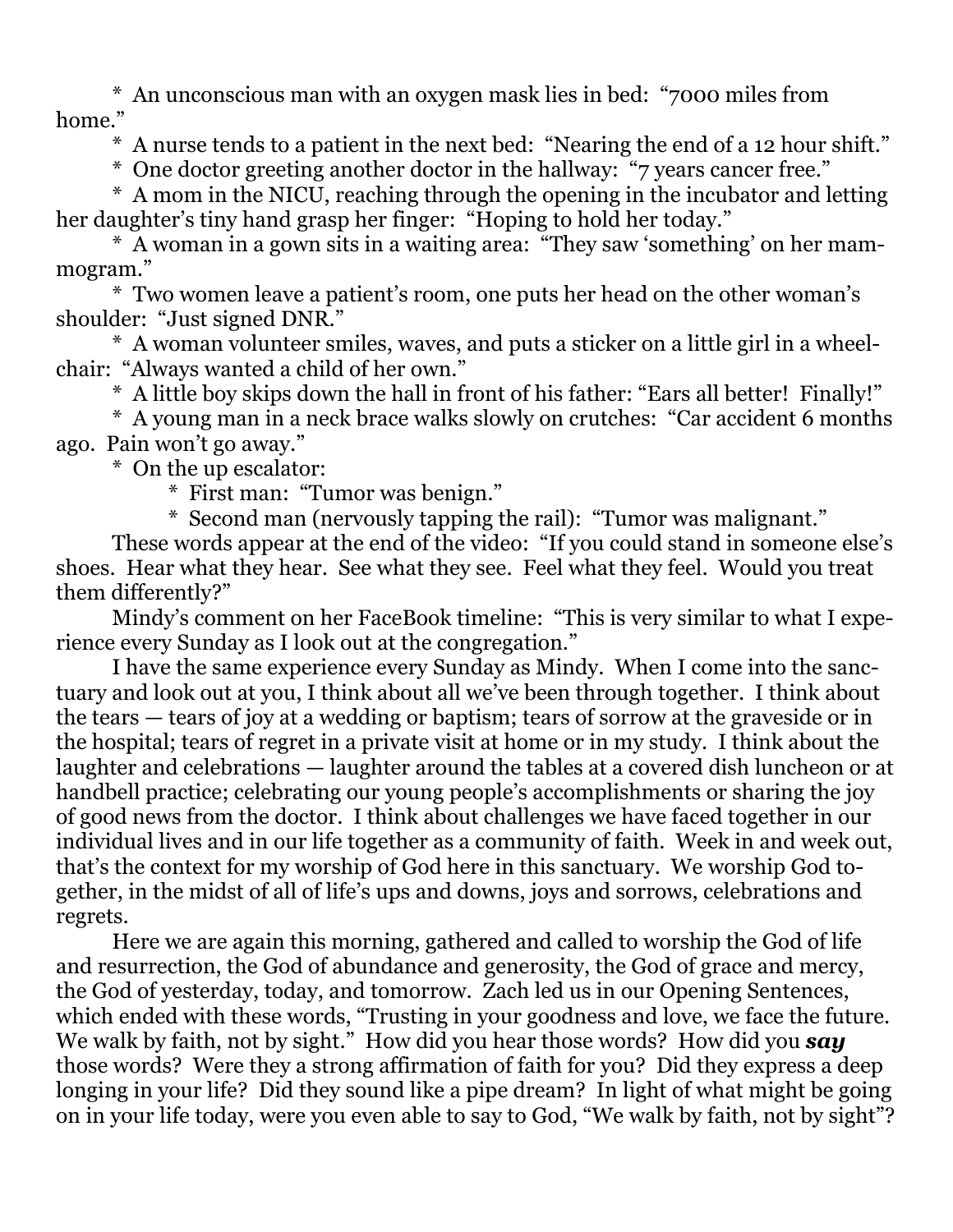The apostle Paul, who wrote the words we heard from 2 Corinthians today, was no stranger to the challenges and sufferings of this life. Just a few chapters later in the same letter, Paul tells us he received 39 lashes five different times. He was beaten with rods three times. Once he received a stoning. Three times he was shipwrecked, adrift at sea for a day and a night. He was in danger from rivers, from bandits, from his own people, from the Gentiles, in the city, in the wilderness, at sea. He suffered through toil and hardship, sleepless nights, hunger and thirst. He often went without food. He was cold and naked. (2 Corinthians 11:24-27)

 And yet, Paul writes, "So we do not lose heart. Even though our outer nature is wasting away, our inner nature is being renewed day by day . . . because we look not at what can be seen but at what cannot be seen . . . for we walk by faith, not by sight . . . He who has prepared us for this very thing is God, who has given us the Spirit as a guarantee." (2 Corinthians 4:16, 18, 5:;7, 5)

 Our Christian hope is not just for the future, as wonderful as that future is guaranteed to be. As Paul writes, "For this slight momentary affliction is preparing us for an eternal weight of glory beyond all measure." (2 Corinthians 4:17) No, our Christian hope is also for the present, as difficult as life can be at times. Paul is no simple optimist who either ignores or downplays the realities of this life, in which our "earthly tents" waste away and are destroyed. Paul doesn't preach, "Just believe in Jesus Christ and all of your troubles will disappear!" Paul doesn't ask us to believe that if we simply have enough faith in God through Jesus Christ, we will somehow be exempt from the trials and tribulations and challenges of the human condition.

 Then again, Paul is no simple pessimist. Paul doesn't preach, "Muddle through this life as best you can and hope that things will be better some day." He doesn't advocate throwing in the towel in this life, nor does he wish us "Good luck!" to face life on our own.

 Instead, just a few verses earlier, Paul shares with us the reason he can say (v. 16), "So we do not lose heart." Paul says, "We proclaim Jesus Christ as Lord," and he talks about the glory of God shining in our hearts. It is this treasure, Paul says, that we carry around in our lives, these "earthen jars," which we all know too well are susceptible to being "struck down" like a tent in a storm. But listen to what Paul says, "We are afflicted in every way, but not crushed; perplexed, but not driven to despair; persecuted, but not forsaken; struck down, but not destroyed; always carrying in the body the death of Jesus, so that the life of Jesus may also be made visible in our bodies." (2 Corinthians 4:8-10)

 Paul is right there with us when life seems as if it's going to overwhelm us. He talks about how we "groan" and long to be with the Lord. He holds out the hope that, indeed, we *will* be with the Lord some day. For now, God calls us to live by faith, to trust him in and for all of life. Paul reminds us, "we look not at what can be seen but at what cannot be seen; for what can be seen is temporary, but what cannot be seen is eternal. . . for we walk by faith, not by sight." You may have heard it put this way: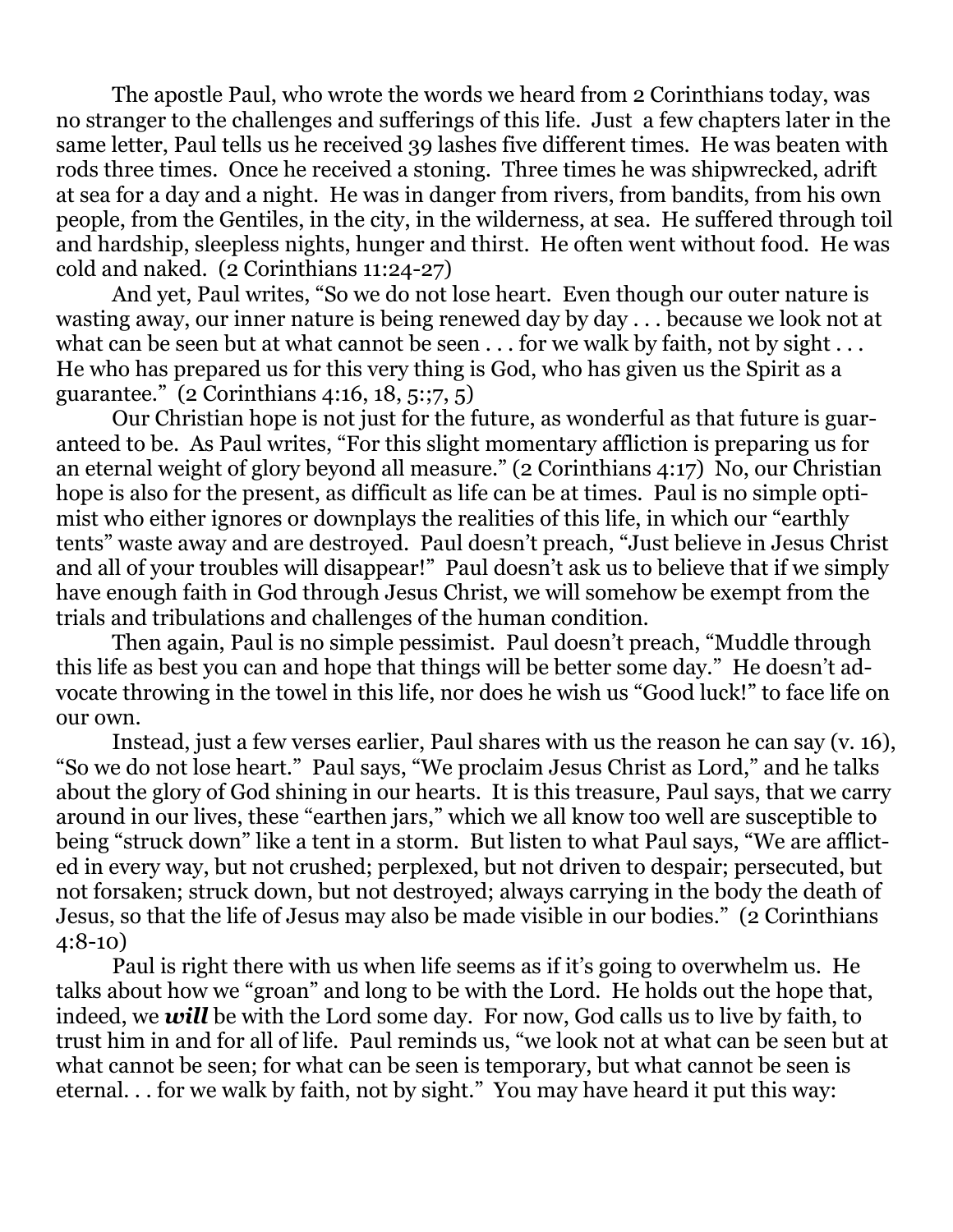"Now faith is the assurance of things hoped for, the conviction of things not seen." (Hebrews 11:1)

 My faith in a great God who has redeemed us in Jesus Christ and given us his pledge through his Holy Spirit of what is to come doesn't make my tears with and for you, my heartache and sorrows shared with you any less real or important. My faith in a great God assures me that God is with you and me, even and especially in those times in the hospital waiting room or exam room or on the escalator or in the privacy of your home or in my study — even at the graveside of your beloved family member and my friend.

 It's said that "Seeing is believing." But Paul reminds us that life is what happens "when believing isn't seeing." Our believing — our trusting — doesn't happen in a vacuum. Just as God told Abram, "Trust me as you step out in faith and go somewhere you've never been before," God calls us to trust him — in both the good times and the bad, in our celebrations and in our sorrows, when we shed tears of joy and tears of regret and grief.

 The Alternative Sunday School Class is reading N.T. Wright's book, *small faith, GREAT GOD.* Today's lesson happened to be called "Not By Sight." I wanted to show a YouTube video of a choir singing our second hymn, "We Walk By Faith and Not By Sight." What I found, instead, was the Oakwood University Choir from Huntsville, Alabama singing a song by the same name, with the same message, but with somewhat different words.

*We walk by faith and not by sight. We trust in God and not in might. For in our darkness He is light. We walk by faith and not by sight.* 

*Sometimes trials come our way. We don't know what to do or say. But we know God will make a way If we will trust, trust and obey.* 

*We trust in God and in His Son. What God has promised will be done. And as each journey is begun, His Holy Spirit makes us one.* 

*We may not fully understand, But we are guided by His hand. And as we follow faith's command, God leads us to the promised land.*